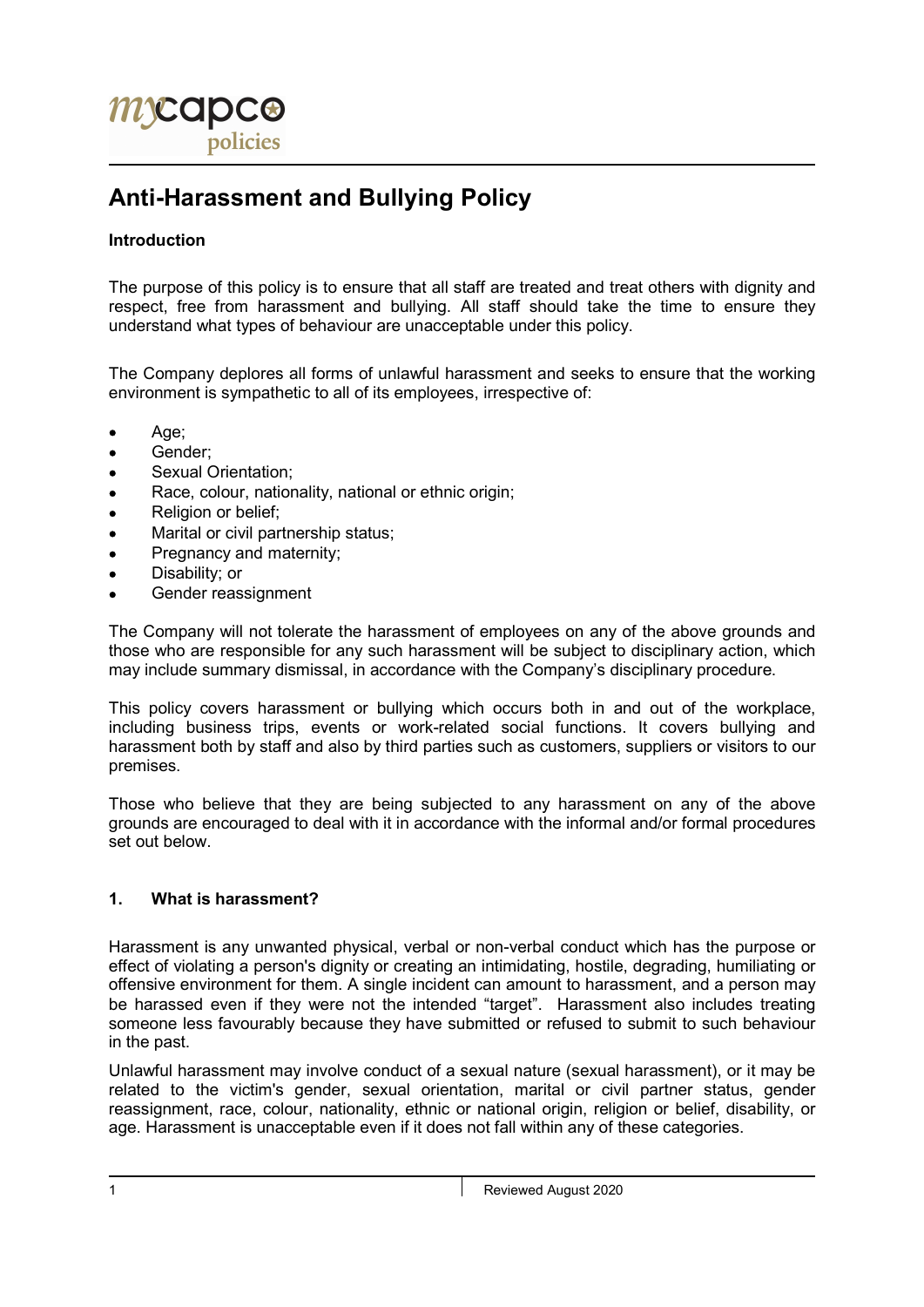

Examples of harassment include (non-exhaustive):

- a) unwanted physical conduct or "horseplay", including touching, pinching, pushing, grabbing, brushing past someone, invading their personal space, and more serious forms of physical or sexual assault;
- b) unwelcome sexual advances or suggestive behaviour (which the harasser may perceive as harmless), and suggestions that sexual favours may further a career or that a refusal may hinder it;
- c) continued suggestions for social activity after it has been made clear that such suggestions are unwelcome;
- d) sending or displaying material that is pornographic or that some people may find offensive (including e-mails, text messages, video clips and images sent by mobile phone or posted on the internet);
- e) offensive or intimidating comments or gestures, or insensitive jokes or pranks;
- f) mocking, mimicking or belittling a person's disability;
- g) racist, sexist, homophobic or ageist jokes, or derogatory or stereotypical remarks about a particular ethnic or religious group or gender;
- h) outing or threatening to out someone as gay or lesbian; or
- i) ignoring or shunning someone, for example, by deliberately excluding them from a conversation or a workplace social activity.

A person may be harassed even if they were not the intended "target". For example, a person may be harassed by racist jokes about a different ethnic group, gender, or sexual orientation, if they create an offensive environment for that person to work in.

# 2. What is bullying?

Bullying is offensive, intimidating, malicious or insulting behaviour involving the misuse of power that can make a person feel vulnerable, upset, humiliated, undermined or threatened. Power does not always mean being in a position of authority, but can include both personal strength and the power to coerce through fear or intimidation.

Bullying can take the form of physical, verbal and non-verbal conduct. Examples of bullying include (non-exhaustive):

- a) shouting at, being sarcastic towards, ridiculing or demeaning others;
- b) physical or psychological threats;
- c) overbearing and intimidating levels of supervision;
- d) inappropriate and/or derogatory remarks about someone's performance;
- e) abuse of authority or power by those in positions of seniority; or
- f) deliberately excluding someone from meetings or communications without good reason.

Legitimate, reasonable and constructive criticism of a worker's performance or behaviour, or reasonable instructions given to workers in the course of their employment, will not amount to bullying on their own.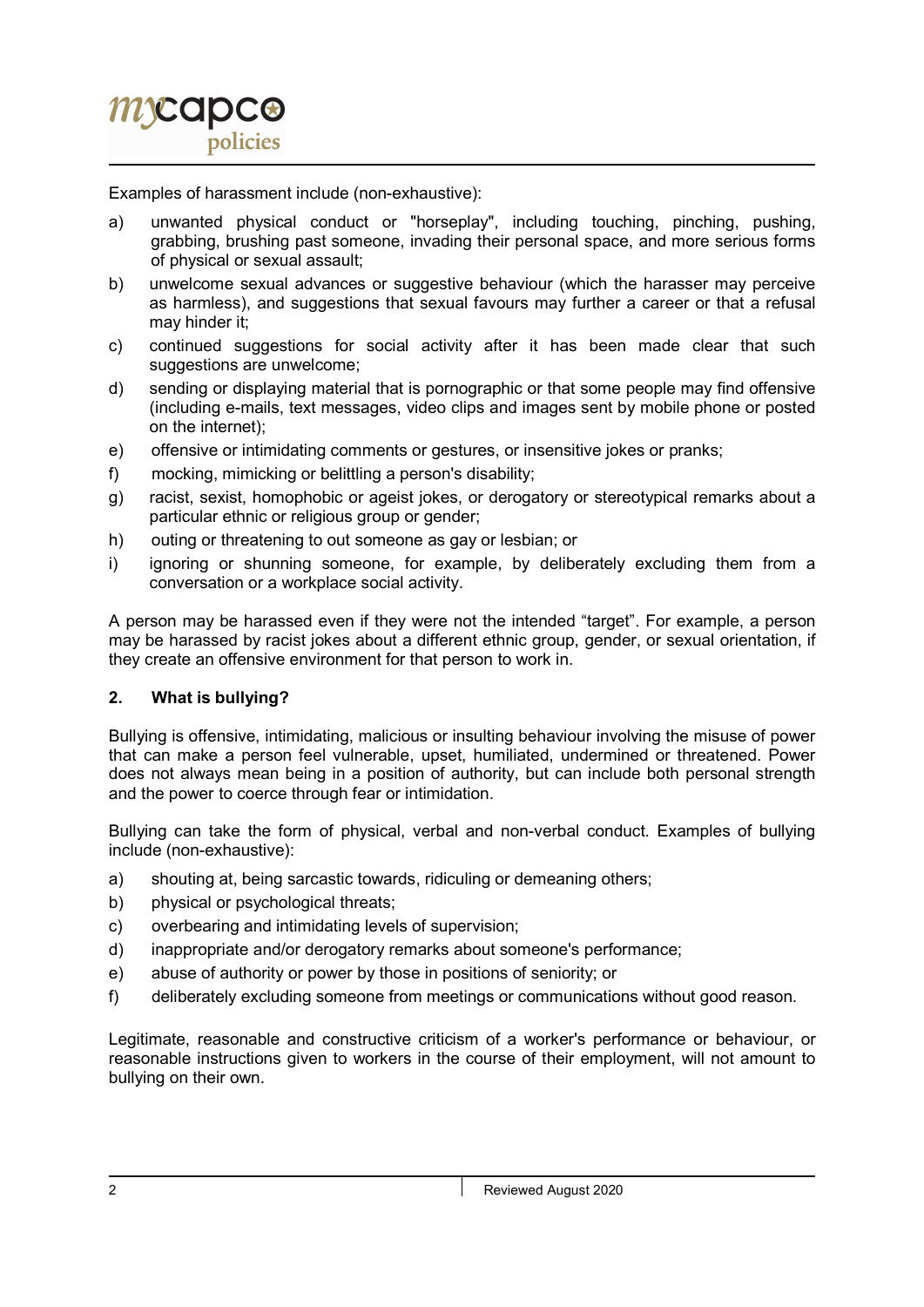

## 3. How do I raise a complaint?

## 3.1 Informal resolution

If you are being bullied or harassed, you should initially consider raising the problem informally with the person responsible, if you feel able. You should explain clearly to them that their behaviour is not welcome or makes you uncomfortable. If this is too difficult or embarrassing, you should speak to your line manager or HR, who can provide confidential advice and may be able to speak to the alleged harasser on your behalf to explain how you feel.

If you are uncertain whether an incident or series of incidents amount to bullying or harassment, you should initially contact your line manager or HR informally for confidential advice.

If your request is ignored and/or the harassment continues or you would prefer to take more formal action, the formal complaints procedure below should be adopted.

#### 3.2 Formal procedure

Step 1:

If you wish to make a formal complaint about bullying or harassment, this should be made in writing and sent in confidence to HR identifying:

- the name of the harasser
- the nature of the harassment/bullying
- the specific acts relied upon as constituting harassment/bullying
- the dates and times of harassment/bullying
- the names of any witnesses to any of the alleged acts of harassment/bullying
- any action that has taken place to date to attempt to stop the harassment/bullying occurring e.g. reporting to your line manager in an informal manner

#### Step 2:

You will be invited to attend a meeting with HR to discuss your complaint and the Company's response. You must take every reasonable step to attend the meeting. As soon as reasonably practicable after the meeting, HR will inform you of the decision in writing (usually within 5 working days of the meeting) and inform you of your right of appeal against the decision if you are not satisfied with it.

Step 3:

Should you be dissatisfied with the decision you may appeal to an Executive Director. The Executive Director will invite you to an appeal meeting to discuss your complaint, which you must take all reasonable steps to attend. You will be informed of the Executive Director's decision in writing after the appeal meeting, usually within 5 working days of the appeal meeting.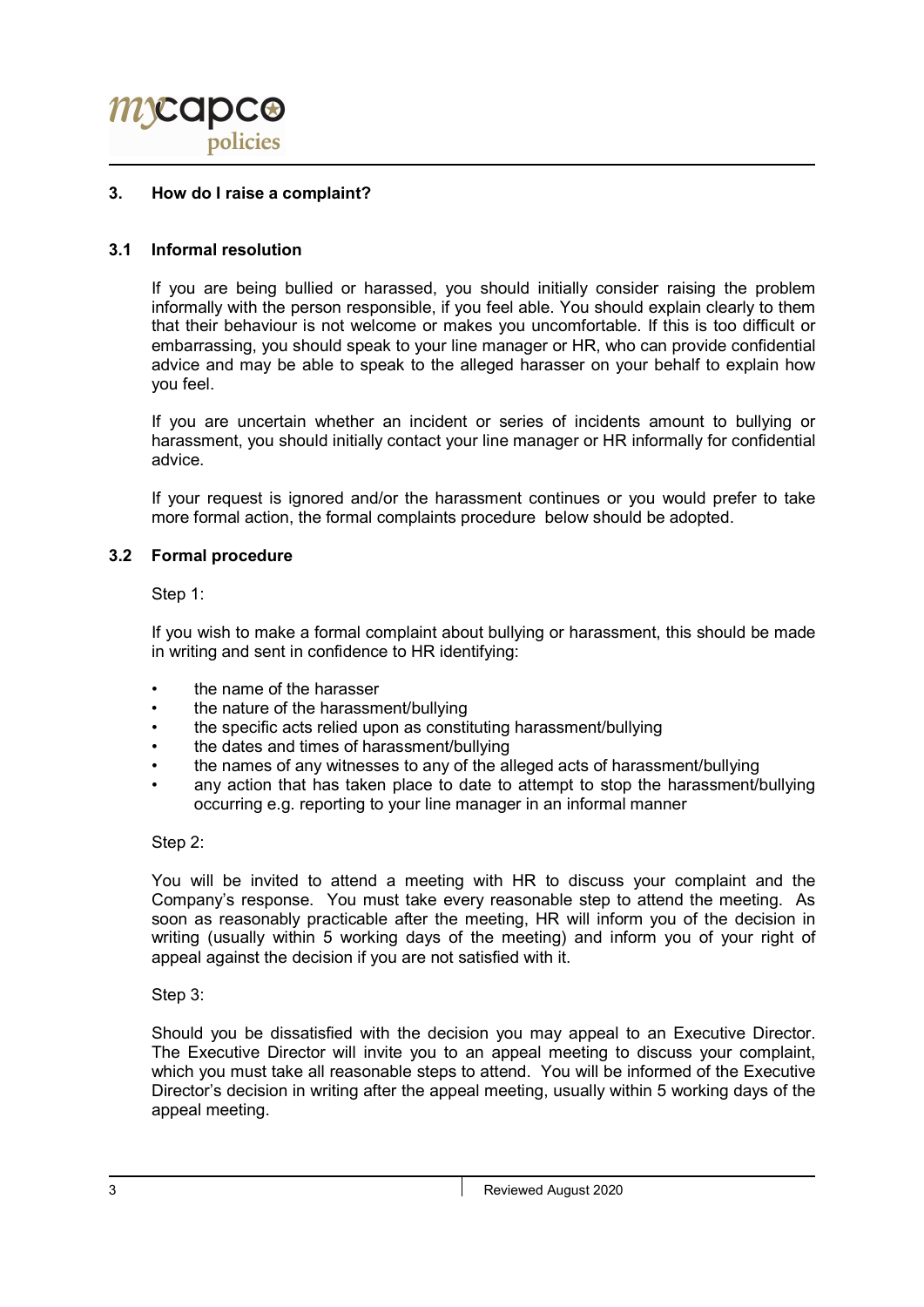#### General principles

- a) Upon receipt of your formal written complaint, a thorough investigation will be carried out as quickly as possible.
- b) Whilst the Company will endeavour to deal with your complaint as quickly as possible, the investigation may take some time to complete, depending on the nature of the allegations and the number and availability of witnesses involved. The Company will however deal with the complaint without undue or unreasonable delay.
- c) We will seriously consider any request that you make for changes to your, or the alleged harasser's, own working arrangements during the investigation. For example you may ask for changes to your duties or working hours so as to avoid or minimise contact with the alleged harasser or bully.
- d) Where necessary, a preliminary meeting may be held with you upon receipt of your written complaint as part of the investigation process, to clarify any issues relating to your complaint.
- e) Any named witnesses will normally be interviewed, unless there are good reasons for not doing so. The alleged harasser will be interviewed and given an opportunity to answer the specific allegations and put forward any witnesses.
- f) The Step 2 meeting identified above will normally take place after the investigation has been completed.
- g) Complaints against the alleged harasser may be dealt with under the disciplinary procedure if there is sufficient evidence to invoke the disciplinary procedure. If the allegations are substantiated, appropriate action will be taken against the alleged harasser, which may include summary dismissal.
- h) Where your complaint is about someone other than an employee, such as a contractor or supplier, we will consider what action may be appropriate to protect you and anyone involved pending the outcome of the investigation, bearing in mind the reasonable needs of the business and the rights of that person. Where appropriate, we will attempt to discuss the matter with the third party.
- i) Any party involved in the investigation is expected to respect the need for confidentiality. Failure to do so will be considered a disciplinary offence. The subject matter of your complaint will therefore be limited to those involved in the investigation, including any witnesses and the alleged harasser.
- j) At any meeting conducted under this procedure you have the right to be accompanied by a work colleague or trade union representative.
- k) The Company reserves the right to replace any person responsible for conducting any meeting under this procedure with a different person of a suitable level of seniority.